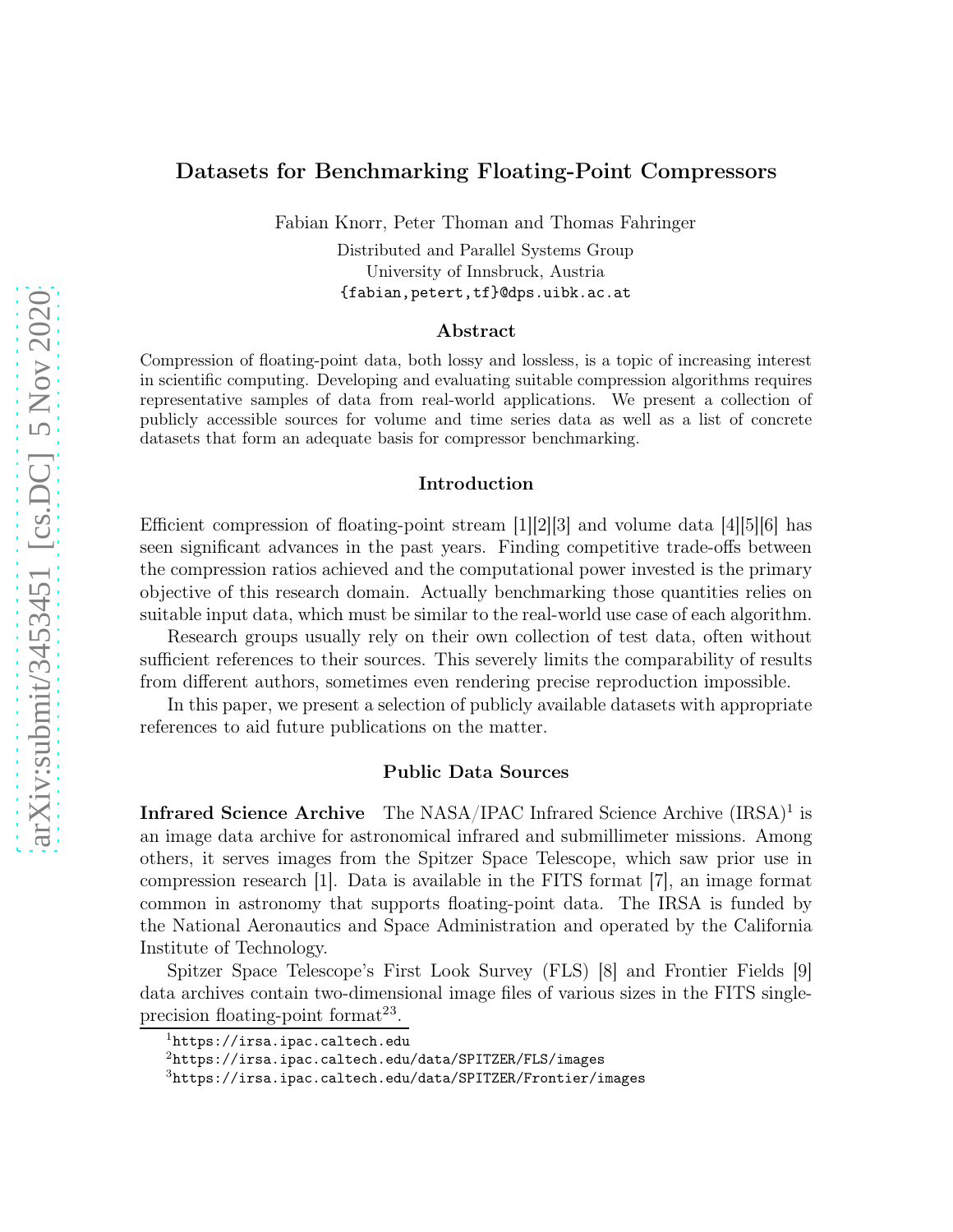Radio Telescope Data Center The Radio Telescope Data Center (RTDC)<sup>4</sup> of the Smithsonian Astrophysical Observatory serves data from various US radio telescope sites including the Submillimeter Array and the CfA Millimeter-Wave Telescope.

The Submillimeter Array (SMA) is a radio telescope interferometer for submillimeter wavelength observations located in Hawaii [\[10\]](#page-5-9). It is a joint project between the Smithsonian Astrophysical Observatory and the Academia Sinica Institute of Astronomy and Astrophysics and is funded by the Smithsonian Institution and the Academia Sinica.

The CfA Millimeter-Wave Telescope at the Harvard–Smithsonian Center for Astrophysics is an observatory for interstellar molecular clouds [\[11\]](#page-5-10).

Observational data for both is available as three-dimensional, single-precision FITS floating-point images<sup>56</sup>.

**Hubble Legacy Archive** The Hubble Legacy Archive  $(HLA)^7$  provides a large selection of imagery from the Hubble space telescope in the FITS image format. Is a joint project of the Space Telescope Science Institute (STScI), the Space Telescope European Coordinating Facility (ST-ECF), and the Canadian Astronomy Data Centre (CADC).

**IEEE SciVis Contest** The IEEE Scientific Visualization Contest<sup>8</sup> is a yearly installment of the IEEE Visualization Conference (VIS). Simulation datasets from various domains are provided to contestants who submit their own approaches to visualizing them. Some of these datasets are multi-dimensional, binary single-precision floating-point data:

- SciVis 2004: 3D time steps from simulation of a hurricane from the National Center for Atmospheric Research in the United States<sup>9</sup>.
- SciVis 2006: 3D time steps from an earthquake simulation<sup>10</sup>
- SciVis 2018: 3D time steps from a of deep water asteroid impact simulation<sup>11</sup>.
- SciVis 2020: 4D time-step tiles from a simulation of complex eddy transport mechanisms eddies in the Red Sea  $[12]^{12}$ .

**HDRI Haven** HDRI Haven<sup>13</sup> is a source for high-resolution, high-dynamic range (HDR) photographs. Images are available in the Radiance HDR format (also known

 $4$ <https://www.cfa.harvard.edu/rtdc>

<sup>5</sup><https://www.cfa.harvard.edu/rtdc/SMAimages>

 $6$ <https://www.cfa.harvard.edu/rtdc/CO/CompositeSurveys>

 $7$ <http://hla.stsci.edu/>

<sup>8</sup><http://sciviscontest.ieeevis.org>

 $9$ <http://sciviscontest.ieeevis.org/2004/data.html>

 $10$ <http://sciviscontest.ieeevis.org/2006/download.html>

<sup>11</sup><https://sciviscontest2018.org/>

 $12$ <https://kaust-vislab.github.io/SciVis2020/data.html>

<sup>13</sup><https://hdrihaven.com>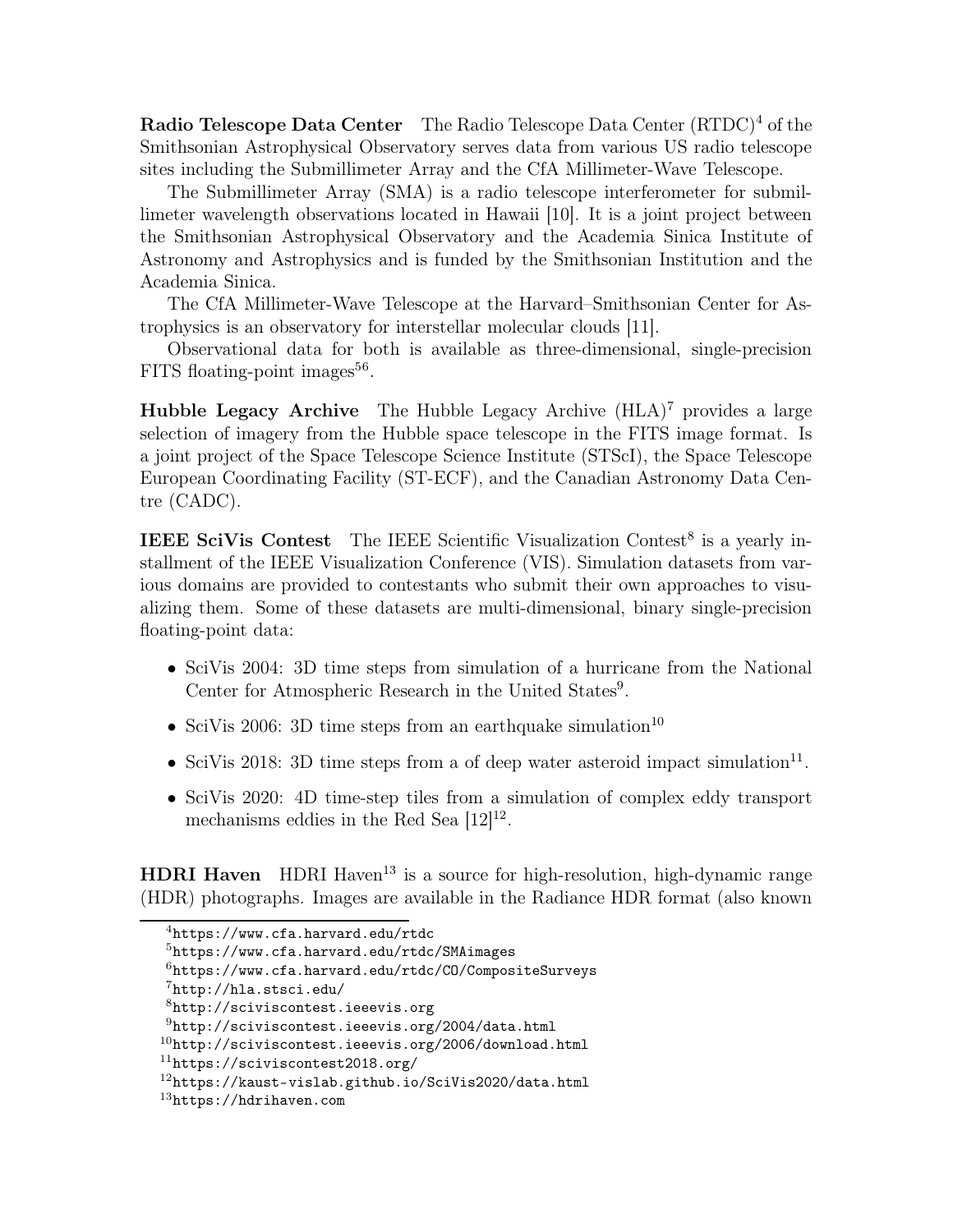as RGBE), a shared-exponent floating-point image format. These can be converted to univariate full-width floating point grids by re-mapping the color space, e.g. extracting the luminance component.

Open Scientific Visualization Datasets Pavol Klacansky provides an online repository of multidimensional simulation data from various domains $^{14}$ . Both singleand double precision datasets exist.

Scientific IEEE 754 Floating-Point Datasets Martin Burtscher provides test data used in his compression research online. There exist separate pages for singleprecision floating-point datasets<sup>15</sup> used for evaluating the SPDP compressor  $[2]$  and  $\alpha$  double-precision floating-point datasets<sup>16</sup> used, among others, for evaluating the FPC algorithm [\[1\]](#page-5-0).

UCI Machine Learning Repository The UCI Machine Learning Repository is a collection of databases, domain theories and data generators for the empirical analysis of machine learning algorithms.  $[13]$ <sup>17</sup>. Some datasets contain time series data, useful for benchmarking one-dimensional compressors.

**Freesound** Freesound<sup>18</sup> is a collaborative database of audio snippets, samples and recordings. Some data is offered as 32-bit floating-point PCM audio, which corresponds to a single-precision time series.

University of Innsbruck Simulation data collected at the University of Innsbruck (UIBK) for the purpose of compressor benchmarking can be found on the DPS group  $we b site<sup>19</sup>$ .

# Test Datasets

We propose the collection of data samples from Figure [1](#page-3-0) as a baseline for compressor benchmarking. Where no single-precision equivalent exists, double-precision datasets can be truncated to single-precision if the source data range allows it.

- msg\_sppm and msg\_sweep3d, taken from Martin Burtscher's repository, are numeric messages sent by a node in a parallel system running ASCI Purple solvers.
- snd\_thunder is a 32-bit float PCM audio recording of thunder, obtained from Freesound user "Guialgarve"<sup>20</sup>.

<sup>14</sup><https://klacansky.com/open-scivis-datasets>

 $15$ <https://userweb.cs.txstate.edu/~burtscher/research/datasets/FPsingle>

 $16$ <https://userweb.cs.txstate.edu/~burtscher/research/datasets/FPdouble>

 $17$ <https://archive.ics.uci.edu/ml/index.php>

 $18$ <https://freesound.org>

 $19$ <https://dps.uibk.ac.at/~fabian/datasets>

 $^{20}$ <https://freesound.org/people/Guialgarve/sounds/523100>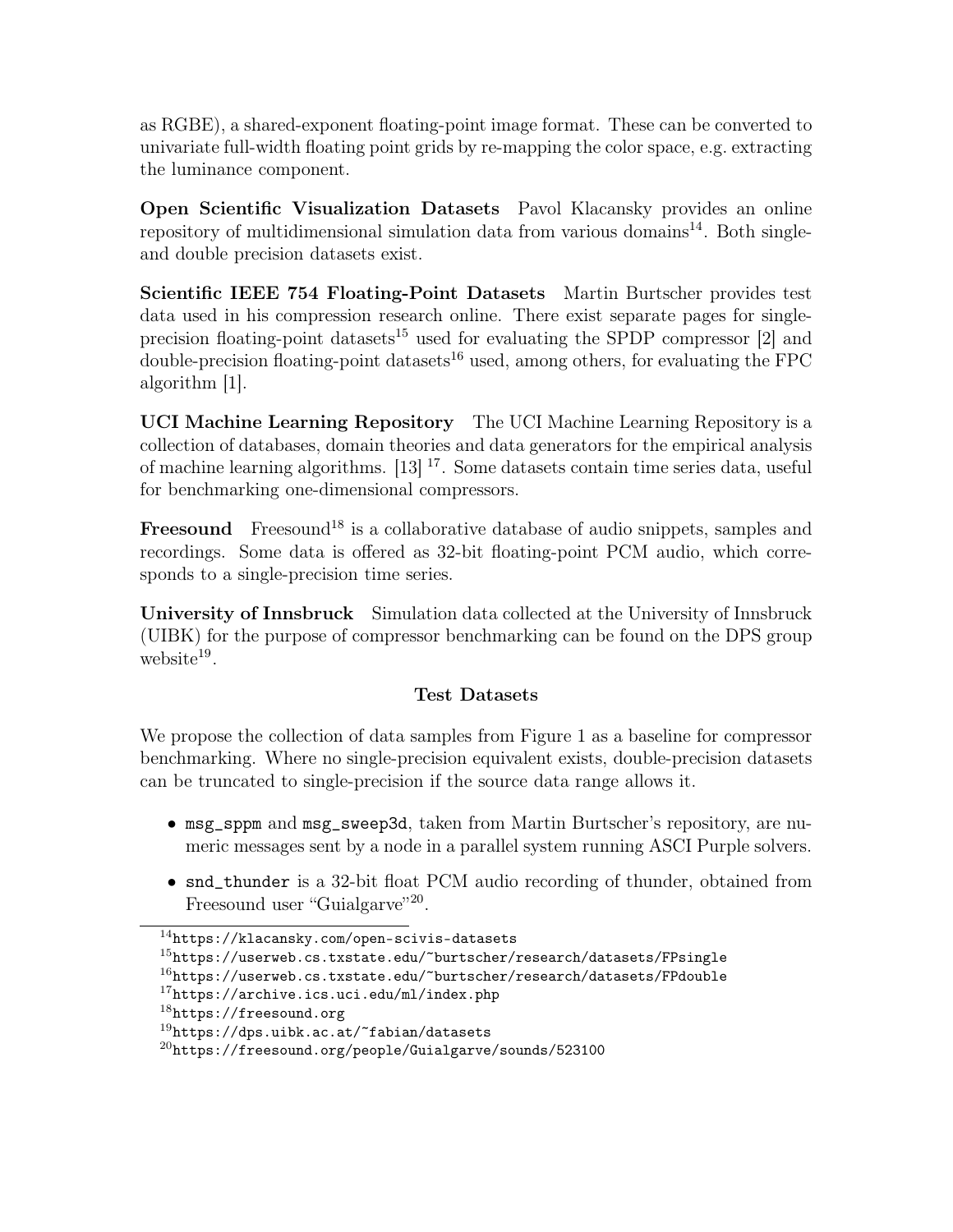<span id="page-3-0"></span>

| dataset          | source            | data type      | dimensions     | extent                              |
|------------------|-------------------|----------------|----------------|-------------------------------------|
| msg_sppm         | Burtscher         | single, double | 1              | 34,874,483                          |
| msg_sweep3d      | <b>Burtscher</b>  | single, double | 1              | 15,716,403                          |
| snd_thunder      | Freesound         | single         | 1              | 7,898,672                           |
| $ts_{gas}$       | UCI MLR           | single         | 1              | 4,208,261                           |
| ts_wesad         | UCI MLR           | single         | 1              | 4,588,553                           |
| hdr_night        | HDRI Haven        | single         | $\overline{2}$ | $8,192 \times 16,384$               |
| hdr_palermo      | <b>HDRI</b> Haven | single         | $\overline{2}$ | $10,268 \times 20,536$              |
| hubble           | <b>HLA</b>        | single         | $\overline{2}$ | $6,036 \times 6,014$                |
| rsim             | <b>UIBK</b>       | single, double | $\overline{2}$ | $2,048 \times 11,509$               |
| spitzer_fls_irac | <b>IRSA</b>       | single         | $\overline{2}$ | $6,456 \times 6,389$                |
| spitzer_fls_vla  | <b>IRSA</b>       | single         | $\overline{2}$ | $8,192 \times 8,192$                |
| spitzer_frontier | <b>IRSA</b>       | single         | $\overline{2}$ | $3,874 \times 2,694$                |
| asteroid         | SciVis 2018       | single         | 3              | $500 \times 500 \times 500$         |
| astro_mhd        | <b>UIBK</b>       | single         | 3              | $128 \times 512 \times 1024$        |
| astro_mhd        | UIBK              | double         | 3              | $130 \times 514 \times 1026$        |
| astro_pt         | UIBK              | single, double | 3              | $512 \times 256 \times 640$         |
| flow             | Klacansky         | double         | 3              | $16 \times 7{,}680 \times 1{,}0240$ |
| hurricane        | SciVis 2004       | single         | 3              | $100 \times 500 \times 500$         |
| magrecon         | Klacansky         | single         | 3              | $512 \times 512 \times 512$         |
| miranda          | Klacansky         | single         | 3              | $1,024 \times 1,024 \times 1,024$   |
| redsea           | SciVis 2020       | double         | 3              | $50 \times 500 \times 500$          |
| sma_disk         | <b>RTDC</b>       | single         | 3              | $301 \times 369 \times 369$         |
| turbulence       | Klacansky         | single         | 3              | $256 \times 256 \times 256$         |
| wave             | <b>UIBK</b>       | single, double | 3              | $512 \times 512 \times 512$         |

Figure 1: Proposed test datasets, types and grid sizes

- ts\_gas is a time series of average temperature-modulated metal oxide gas sensor readings  $[14]$  obtained from the UCI Machine Learning Repository<sup>21</sup>. The file contains readings as truncated floating-point values in text form. The readings from all sensors were averaged to obtain a time series with usable precision.
- ts\_wesad is a time series of average readings from physiological and motion sensors during a stress-affect lab study [\[15\]](#page-6-1). The data was obtained from the UCI Machine Learning Repository<sup>22</sup>. The file contains readings as truncated floating-point values in text form. The readings from all sensors were averaged to obtain a time series with usable precision.
- hdr\_night and hdr\_palermo are the luminance components of two HDR photographs from HDRI Haven, "Preller Drive"<sup>23</sup> and "Palermo Sidewalk"<sup>24</sup>. The images in the largest available resolution were decoded into single-precision

 $^{21}$ <https://archive.ics.uci.edu/ml/datasets/Gas+sensor+array+under+dynamic+gas+mixtures>

<sup>22</sup><https://archive.ics.uci.edu/ml/datasets/Gas+sensor+array+under+dynamic+gas+mixtures>

<sup>23</sup>[https://hdrihaven.com/hdri/?c=night&h=preller\\_drive](https://hdrihaven.com/hdri/?c=night&h=preller_drive)

 $24$ [https://hdrihaven.com/hdri/?c=outdoor&h=palermo\\_sidewalk](https://hdrihaven.com/hdri/?c=outdoor&h=palermo_sidewalk)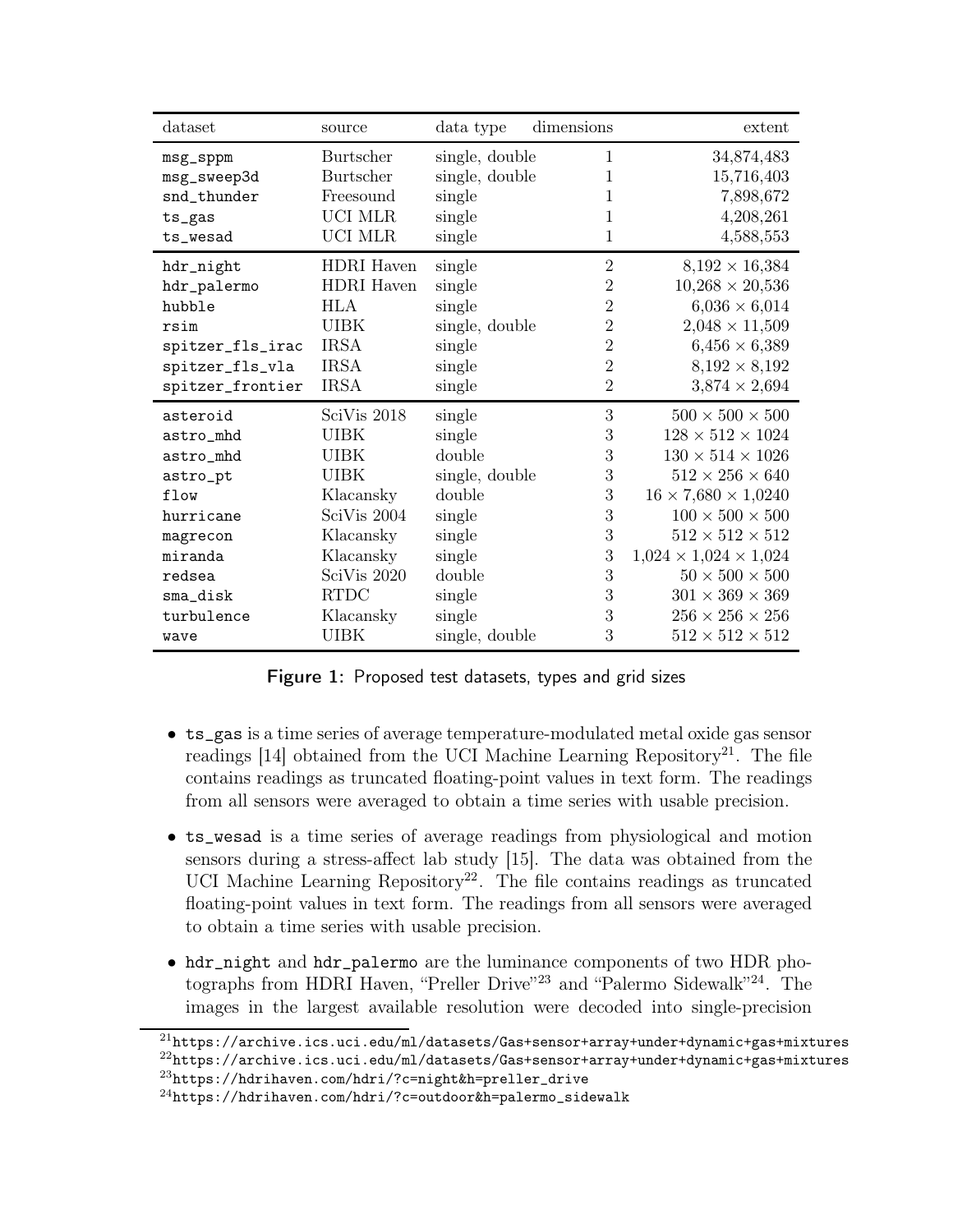floating-point RGB bitmaps and converted to the HSL color space to extract the luminance component.

- hubble is an image of the Tadpole Galaxy (UGC10214) from the Hubble Legacy Archive. The dataset id is hst\_8992\_03\_acs\_wfc\_f475w.
- rsim is a radiosity field from room response simulation for time-of-flight imaging [\[16\]](#page-6-2). After extending the implementation to double-precision arithmetic, we simulated the "Medium" scene to obtain 2048 time steps.
- spitzer\_fls\_irac, spitzer\_fls\_vla and spitzer\_frontier are images from the Spitzer First Look Survey and Frontier Fields observations. All datasets were obtained from the Infrared Science Archive.
	- spitzer\_fls\_irac was taken by the Spitzer Infrared Array Camera Component (IRAC) [\[17\]](#page-6-3) as part of the First Look Survey mission. We chose the chain1\_main\_mosaic.fits image.
	- spitzer\_fls\_vla was taken by the Very Large Array (VLA) radio telescope in preparation of the Spitzer First Look Survey Mission [\[18\]](#page-6-4), for which a single image is available.
	- spitzer\_frontier is part of the frontier fields observation. Our source is the MACS0717.IRAC.1.mosaic.fits file from the MACS0717 dataset.
- asteroid is the last time-step of the SciVis 2018 asteroid impact simulation.
- astro\_mhd is the temperature component of a magnetohydrodynamic simulation of solar wind interactions in the colliding-wind binary system Eta-Carinae [\[19\]](#page-6-5). The simulation was performed separately in single and double precision with a slight variation in size.
- astro\_pt is one velocity vector component of a particle transport simulation in the LS 5039 system. This simulation was performed separately in single and double precision as well.
- flow are the last 16 timesteps of the pressure field of a direct numerical simulation of fully developed flow at different Reynolds numbers in a plane channel [\[20\]](#page-6-6).
- hurricane is the precipitation component of time step 35 of the SciVis 2004 hurricane simulation.
- magrecon is a single time step from a computational simulation of magnetic reconnection [\[21\]](#page-6-7).
- miranda is one time step of a density field in a simulation of the mixing transition in Rayleigh-Taylor instability [\[22\]](#page-6-8).
- redsea is salt content component from the last time step in the SciVis 2020 contest Red Sea eddy simulation.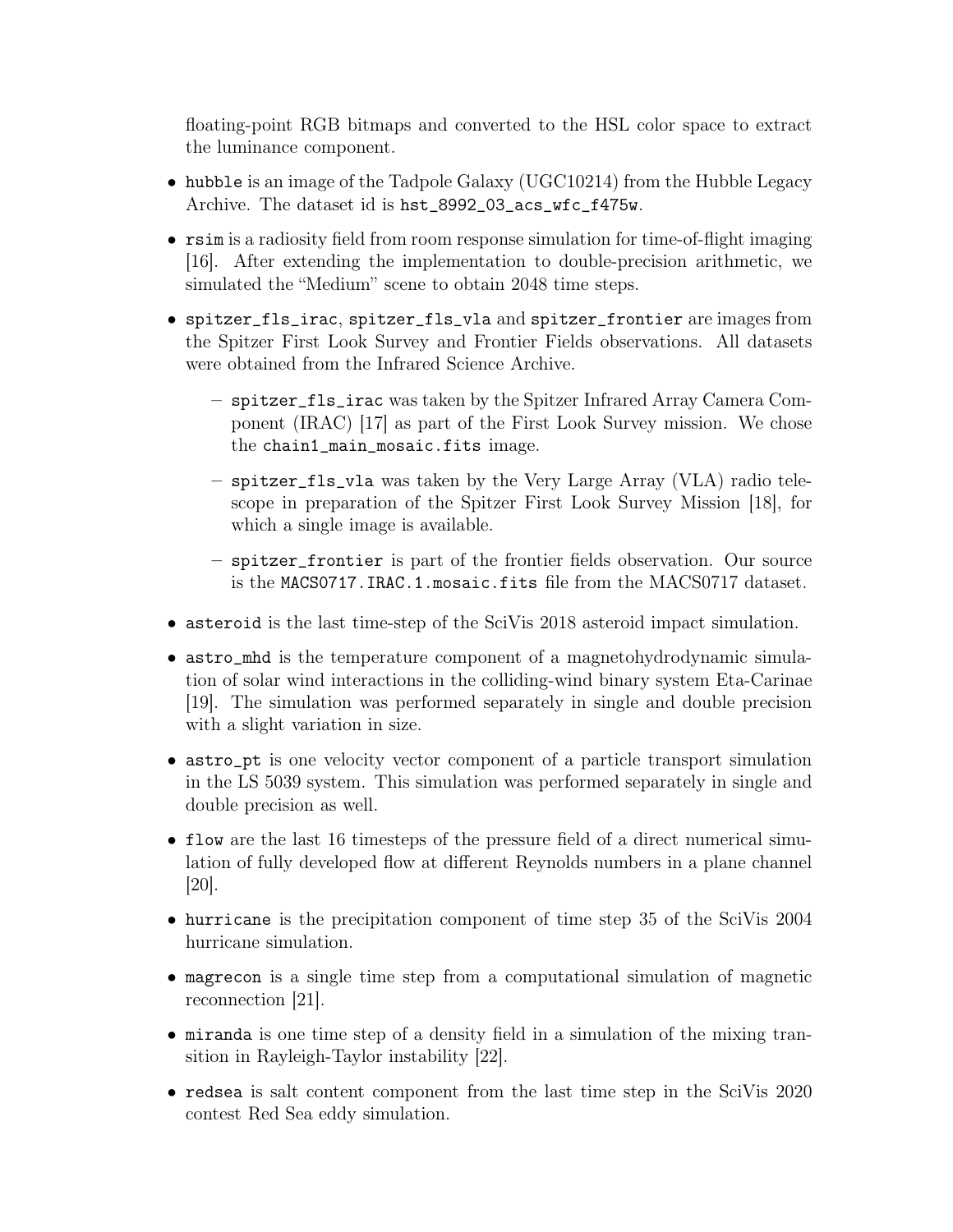- sma\_disk is observational data of a circumstellar disk from the Submillimeter Array radio inferometer<sup>25</sup>.
- wave are time steps from a wave propagation simulation on a two-dimensional surface. We modified the wave\_sim simulation code from the Celerity distributed memory runtime [\[23\]](#page-6-9) to support double-precision arithmetic and computed 512 time steps.

## References

- <span id="page-5-0"></span>[1] Martin Burtscher and Paruj Ratanaworabhan, "FPC: A high-speed compressor for double-precision floating-point data," IEEE Transactions on Computers, vol. 58, no. 1, pp. 18–31, 2008.
- <span id="page-5-1"></span>[2] Steven Claggett, Sahar Azimi, and Martin Burtscher, "SPDP: An automatically synthesized lossless compression algorithm for floating-point data," in 2018 Data Compression Conference. IEEE, 2018, pp. 335–344.
- <span id="page-5-2"></span>[3] Annie Yang, Hari Mukka, Farbod Hesaaraki, and Martin Burtscher, "MPC: a massively parallel compression algorithm for scientific data," in 2015 IEEE International Conference on Cluster Computing. IEEE, 2015, pp. 381–389.
- <span id="page-5-3"></span>[4] Lawrence Ibarria, Peter Lindstrom, Jarek Rossignac, and Andrzej Szymczak, "Out-ofcore compression and decompression of large n-dimensional scalar fields," in Computer Graphics Forum. Wiley Online Library, 2003, vol. 22, pp. 343–348.
- <span id="page-5-4"></span>[5] Peter Lindstrom and Martin Isenburg, "Fast and efficient compression of floating-point data," IEEE Transactions on Visualization and Computer graphics, vol. 12, no. 5, pp. 1245–1250, 2006.
- <span id="page-5-5"></span>[6] Nathaniel Fout and Kwan-Liu Ma, "An adaptive prediction-based approach to lossless compression of floating-point volume data," IEEE Transactions on Visualization and Computer Graphics, vol. 18, no. 12, pp. 2295–2304, 2012.
- <span id="page-5-7"></span><span id="page-5-6"></span>[7] Donald Carson Wells and Eric W Greisen, "FITS: A flexible image transport system," in Image Processing in Astronomy, 1979, p. 445.
- [8] Martin J Burgdorf, Martin Cohen, James G Ingalls, S Ramirez, Jeonghee Rho, SR Stolovy, Sean J Carey, SB Fajardo-Acosta, WJ Glaccum, G Helou, et al., "The galactic first-look survey with the Spitzer space telescope," Advances in Space Research, vol. 36, no. 6, pp. 1050–1056, 2005.
- <span id="page-5-8"></span>[9] JM Lotz, A Koekemoer, D Coe, N Grogin, P Capak, J Mack, J Anderson, R Avila, EA Barker, D Borncamp, et al., "The Frontier Fields: Survey design and initial results," The Astrophysical Journal, vol. 837, no. 1, pp. 97, 2017.
- <span id="page-5-10"></span><span id="page-5-9"></span>[10] Paul TP Ho, James M Moran, and Kwok Yung Lo, "The submillimeter array," The Astrophysical Journal Letters, vol. 616, no. 1, pp. L1, 2004.
- [11] Thomas M Dame, Dap Hartmann, and P Thaddeus, "The milky way in molecular clouds: a new complete co survey," The Astrophysical Journal, vol. 547, no. 2, pp. 792, 2001.
- <span id="page-5-11"></span>[12] Habib Toye, Peng Zhan, Sabique Langodan, George Krokos, Omar Knio, Ibrahim Hoteit, et al., "Impact of atmospheric and model physics perturbations on a highresolution ensemble data assimilation system of the red sea," in EGU General Assembly Conference Abstracts, 2020, p. 6000.
- <span id="page-5-12"></span>[13] Dheeru Dua and Casey Graff, "UCI machine learning repository," 2017.

 $^{25}$ [https://www.cfa.harvard.edu/rtdc/SMAimages/080403\\_034904\\_hd98800.html](https://www.cfa.harvard.edu/rtdc/SMAimages/080403_034904_hd98800.html)